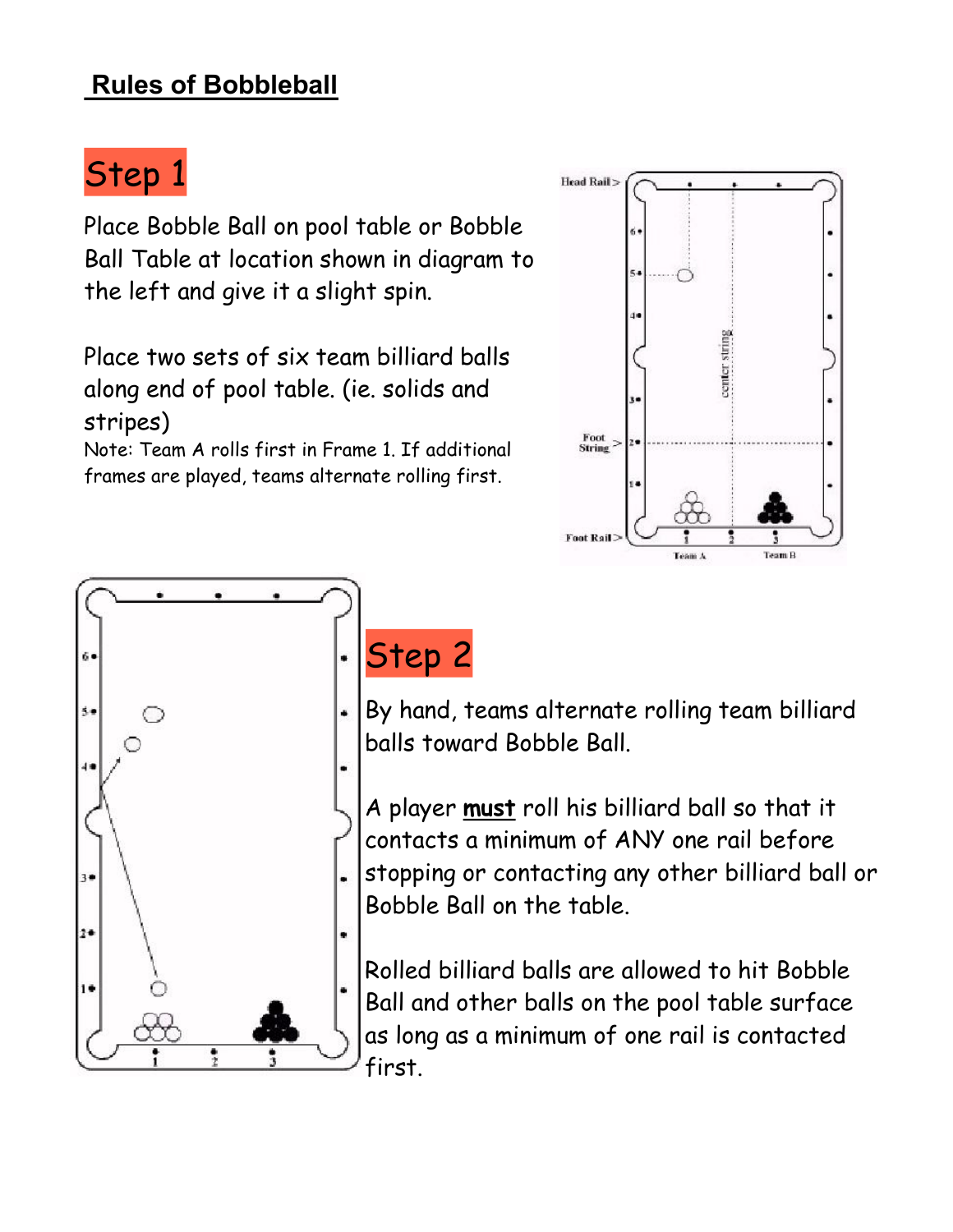

## Step 3

After all team balls have been rolled, the team with its ball(s) closest to Bobble Ball wins the frame and/or scores a point(s).

This is the completion of one frame.

Note: Conceptually, Bobble Ball is scored in a similar manner as in the games of Bocce Ball and Horseshoes.

Bobble Ball acts like the jack/palino in the game of Bocce Ball or the stake in the game of Horseshoes.

#### Step 4 - (A closer look at Step 3)

Team A wins the frame because its team ball is closest to Bobble Ball. When scoring points, Team A receives 2 points because two of its six light colored balls are closest to Bobble Ball. The third closest ball belongs to the opposing team and therefore stops the count.

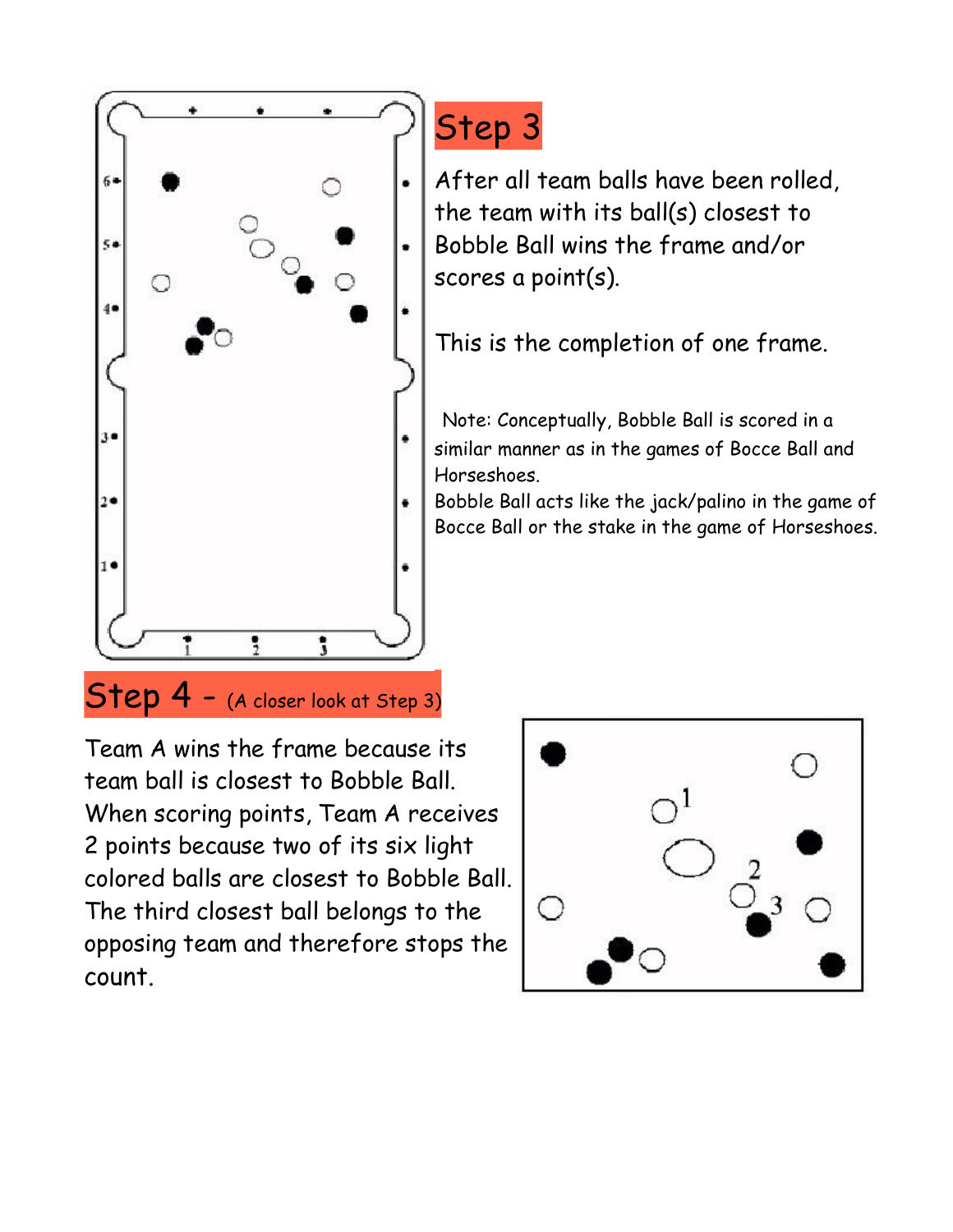| Team B |
|--------|
|        |
|        |

| Team A | Team B |
|--------|--------|
|        |        |
|        |        |

## Step 5

Score 1 "win" or "X" for Team A OR Score "2 points" for Team A

Prior to starting the game, teams should decide if the winner will be the team with the highest "wins" or the most points. Teams should also decide how many frames and rounds will be played if the number will be different from the standard play of six frames and four rounds.

(Six frames complete one round. Players switch sides after each round.)



# Step 6

After frame one is finished and the score is recorded, play another frame except this time place Bobble Ball at Position #2 during set up instead of Position #1. (Hint: Use diamond coordinates to help locate position).

Continue to rotate Bobble Ball in this manner at the beginning of each frame. Six frames complete one round. Four rounds complete one game.

In the event of a tie and a tie breaker frame is necessary, Bobble Ball is placed at Position #7 and players lag for choice of who rolls first.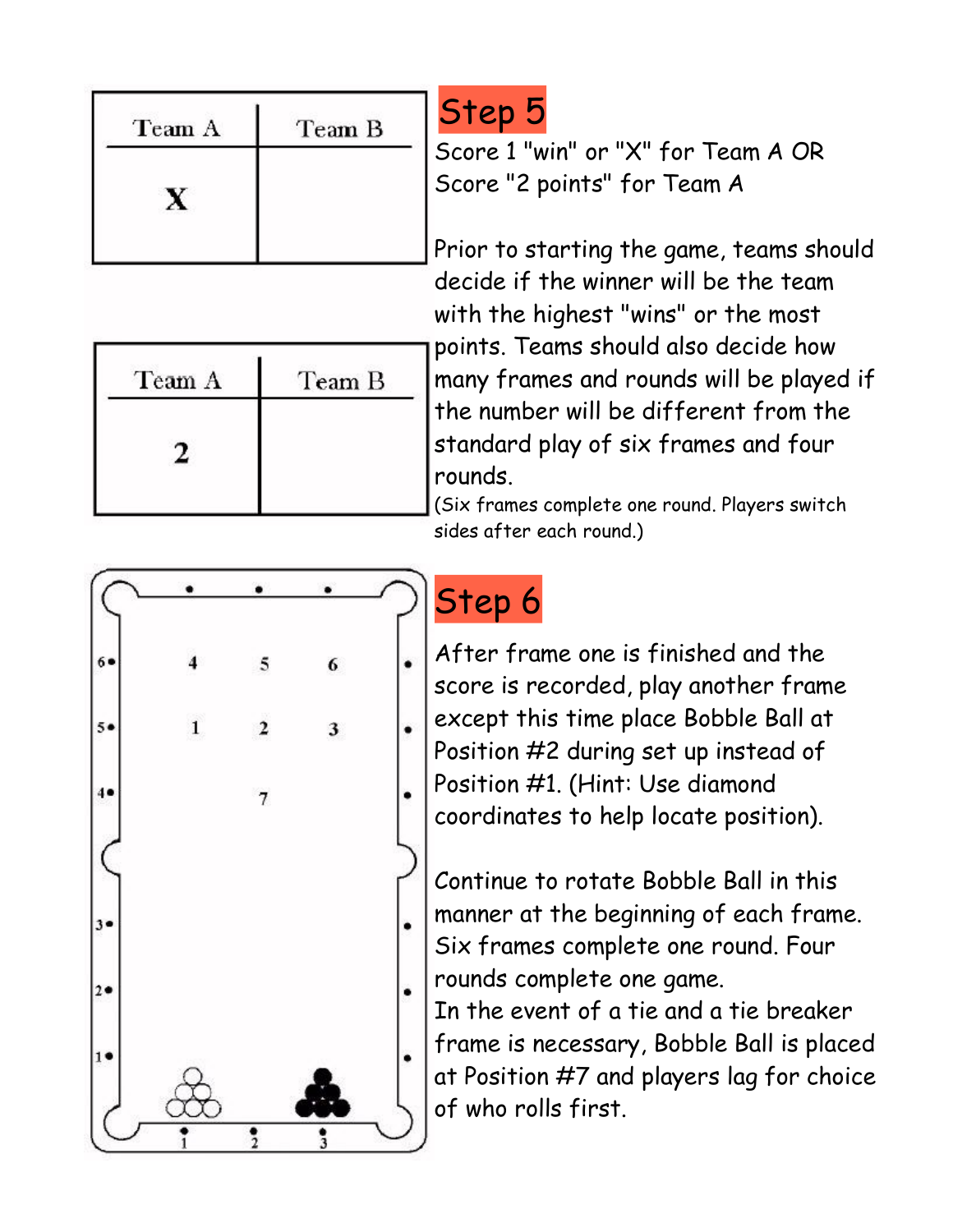

A legal roll is defined as a player standing or sitting behind the foot rail and rolling a team billiard ball *by hand* toward the game playing surface which is defined as the surface between the foot string and the head rail.

A player must release his hand from the billiard ball by the time the ball reaches the foot string.

A player may not touch the billiard ball again once he has released the ball into a rolling motion.

A player must stand or sit to the left or the right of the center string depending on which quadrant of the table his team is currently positioned. A player must stand or sit behind the foot rail and may not stand or sit along the sides of the table.

A player must roll the billiard ball in a manner so that the ball remains in contact with the table surface at all times. No player may toss, throw, or bounce any billiard ball at any time during the game.

A player must wait for the motion of all billiard balls on the table to stop before rolling another billiard ball into play or removing a billiard ball from play. A billiard ball *stopping* between the foot rail and the foot string is considered dead and is removed from play. If any part of the billiard ball is touching, intersecting, or dissecting the foot string line, the billiard ball is considered dead and is removed from play. A team billiard ball that is pocketed is considered dead.

A player **must roll his billiard ball so that it contacts a minimum of one rail** before stopping or contacting any other billiard ball or Bobble Ball on the table. Depending on the scoring method, a foul of "-x" or "-2" is recorded at the bottom of the score sheet when a rail is not contacted or when a rail is not contacted before hitting another ball on the table. These fouls will be subtracted from the round totals at the end of the game to determine the final score. THE FRAME IS REPLAYED AFTER A FOUL IS COMMITTED SO THAT THERE IS ALWAYS A WINNER OF EACH FRAME PLAYED. (Note: A billiard ball that rolls directly into a pocket without touching a rail is dead and no foul has been committed).

Bobble Ball must remain on the game playing surface. If Bobble Ball is hit into a pocket, is hit so that it stops on the table surface between the foot rail and the foot string, or is hit off of the table, the frame is void and must be replayed.

A player is allowed to bank his billiard ball against *any* rail during his turn. However, if he chooses to use any rail between the foot rail and the foot string, he may not hit any of the resting billiard balls set up and waiting to play in that area. A player may request his opponent to move his billiard balls away from a rail if they are in the way of an intended shot.